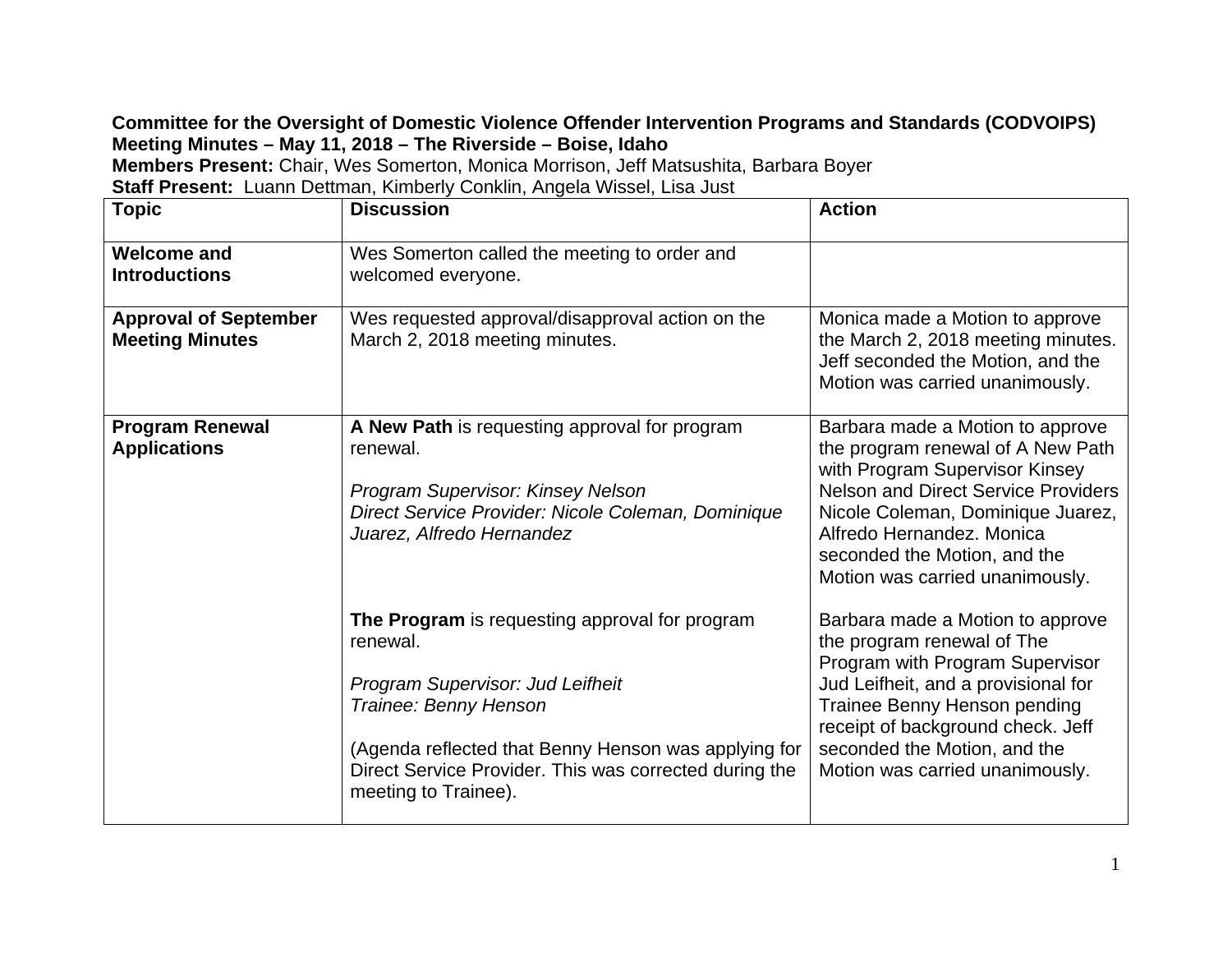|                                                          | <b>Preferred Child &amp; Family Services is requesting</b><br>approval for program renewal.<br>Program Supervisor: Jason Beard<br><b>Direct Service Provider: Eric Jones</b> | Monica made a Motion to grant a<br>provisional approval for the program<br>renewal of Preferred Child & Family<br>Services with Program Supervisor<br><b>Jason Beard and Direct Service</b><br>Provider Eric Jones pending receipt<br>of current licensure and current<br>proof of insurance within seven<br>days. Barbara seconded the Motion,<br>and the Motion was carried<br>unanimously.                                                                                                |
|----------------------------------------------------------|------------------------------------------------------------------------------------------------------------------------------------------------------------------------------|----------------------------------------------------------------------------------------------------------------------------------------------------------------------------------------------------------------------------------------------------------------------------------------------------------------------------------------------------------------------------------------------------------------------------------------------------------------------------------------------|
| <b>New Direct Service</b><br><b>Provider and Trainee</b> | <b>Mental Wellness Center</b> is requesting approval for<br>New Direct Service Providers - Ashley Bringhurst and<br><b>New Trainee - Sherrie Crawford</b>                    | Barbara made a Motion to grant a<br>provisional approval for New Direct<br><b>Service Provider Ashley Bringhurst</b><br>pending approval of receipt of an<br>additional 24 hours of training<br>specifically related to Domestic<br>Violence by November 30, 2018.<br>Monica seconded the Motion, and<br>the Motion was carried<br>unanimously.<br>Barbara made a Motion to approve<br>New Trainee Sherrie Crawford, Jeff<br>seconded the Motion, and the<br>Motion was carried unanimously. |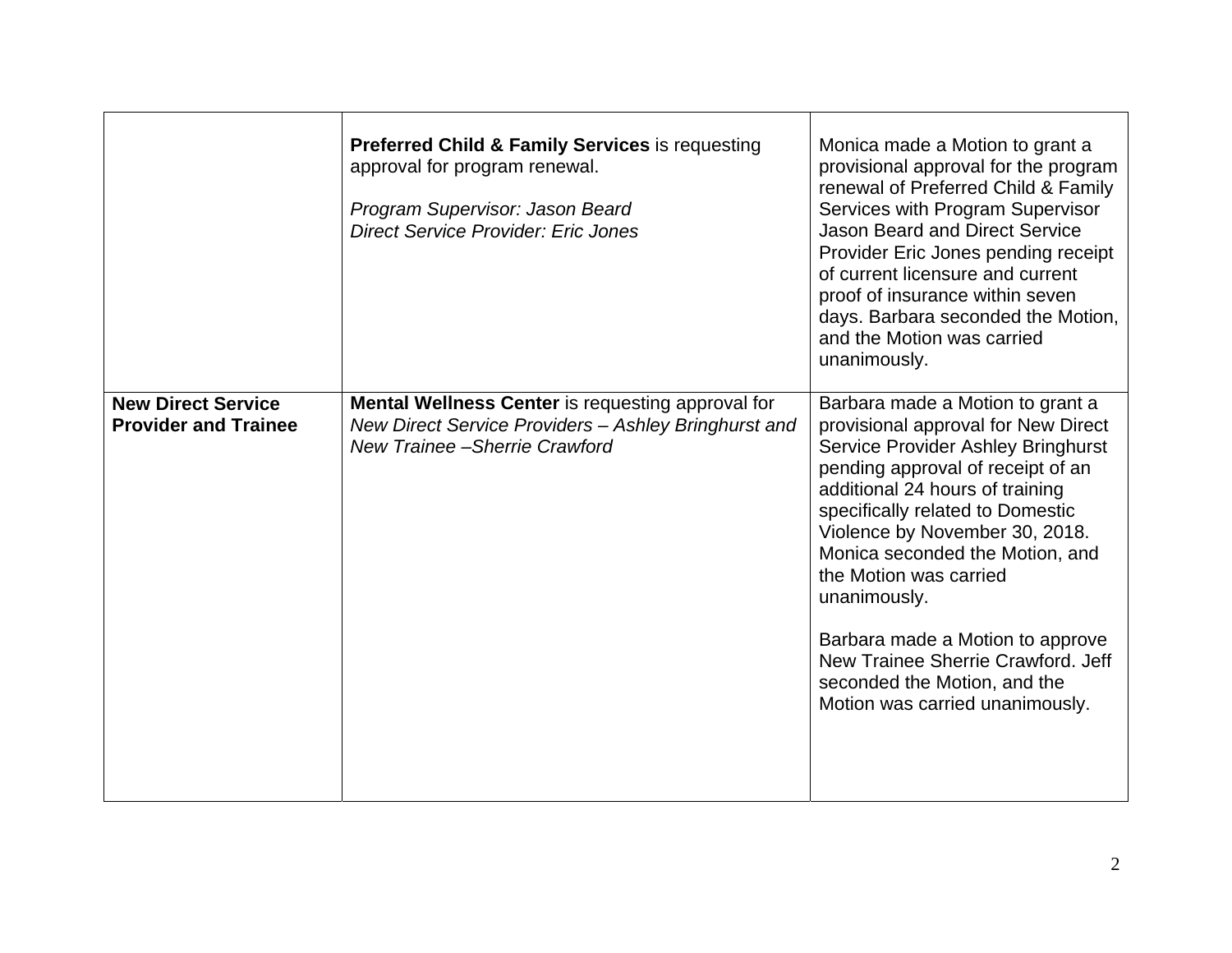| <b>New Program</b>                                                          | <b>Cognitive Restructuring Associates is requesting</b><br>approval for New Program.                                                                                                               | Monica made a Motion to approve<br><b>New Program Cognitive</b><br><b>Restructuring Associates with</b>                                                                                                                                                                    |
|-----------------------------------------------------------------------------|----------------------------------------------------------------------------------------------------------------------------------------------------------------------------------------------------|----------------------------------------------------------------------------------------------------------------------------------------------------------------------------------------------------------------------------------------------------------------------------|
|                                                                             | Program Supervisor- Kenneth Taylor.                                                                                                                                                                | Program Supervisor Kenneth<br>Taylor. Jeff seconded the Motion,<br>and the Motion was carried<br>unanimously.                                                                                                                                                              |
| Program<br><b>Updates/Monitoring</b>                                        | There were no program updates/monitoring to report.<br>Kimberly will be monitoring the Region 6 and 7                                                                                              |                                                                                                                                                                                                                                                                            |
|                                                                             | programs in July-August 2018.                                                                                                                                                                      |                                                                                                                                                                                                                                                                            |
| <b>Committee Discussion:</b><br>Program Survey, Program<br><b>Standards</b> | Kimberly presented the program survey from the<br>approved Offender Intervention Treatment Providers<br>for the year January 1, $2017 -$ December 30, 2017.<br>The Committee reviewed the results. |                                                                                                                                                                                                                                                                            |
|                                                                             | The Committee approved the final revision of the<br>current Minimum Standards for Domestic Violence<br>Offender Intervention Programs.                                                             | Kimberly will work with legislative<br>staff at the Department of Health<br>and Welfare to initiate the process<br>for the revised Minimum Standards<br>for Domestic Violence Offender<br>Intervention Programs to be<br>presented during the 2019<br>legislative session. |
|                                                                             | The Committee discussed having a<br>training/networking in October for all Offender<br><b>Intervention Treatment Providers.</b>                                                                    | This will be placed on the agenda<br>for the next Committee meeting.                                                                                                                                                                                                       |
|                                                                             | It was brought to the Committees attention that an<br>Offender Intervention Program was providing                                                                                                  | Notification will be sent to all<br>approved Offender Intervention                                                                                                                                                                                                         |